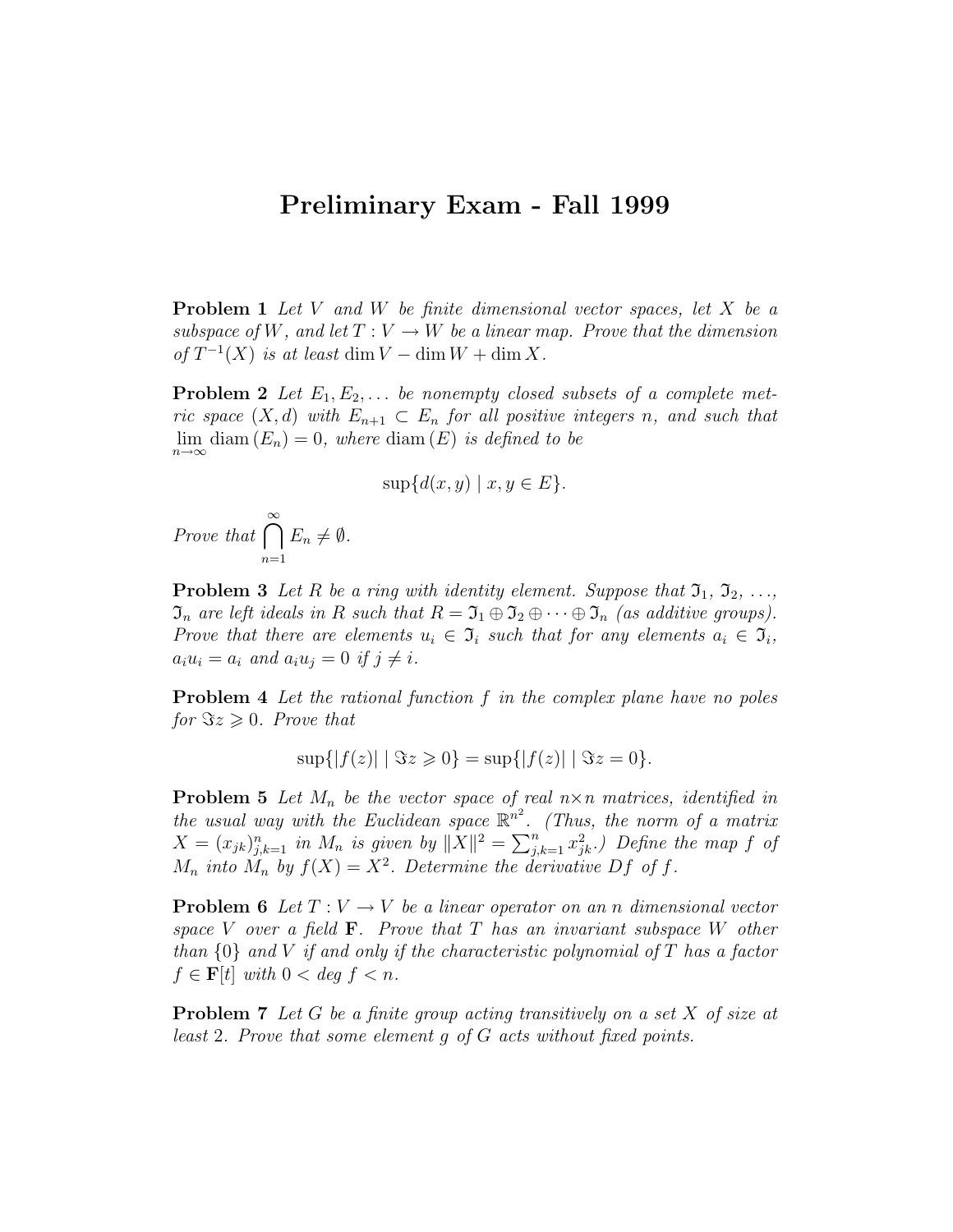Problem 8 Evaluate the integral

$$
I = \frac{1}{2\pi i} \int_{|z|=1} \frac{(z+2)^2}{z^2(2z-1)} dz,
$$

where the direction of integration is counterclockwise.

**Problem 9** Describe all three dimensional vector spaces V of  $C^{\infty}$  complex valued functions on  $\mathbb R$  that are invariant under the operator of differentiation.

**Problem 10** Let f be a continuous real valued function on  $[0, \infty)$  such that  $\lim_{x\to\infty} f(x)$  exists (finitely). Prove that f is uniformly continuous.

**Problem 11** Let V be a finite dimensional vector space over a field  $\mathbf{F}$ , and let A and B be diagonalizable linear operators on V such that  $AB = BA$ . Prove that A and B are simultaneously diagonalizable, in other words, that there is a basis for V consisting of eigenvectors of both A and B.

**Problem 12** Let  $A = \{0\} \cup \{1/n \mid n \in \mathbb{Z}, n > 1\}$ , and let  $\mathbb{D}$  be the open unit disc in the complex plane. Prove that every bounded holomorphic function on  $\mathbb{D} \setminus A$  extends to a holomorphic function on  $\mathbb{D}$ .

**Problem 13** Let **K** be the field  $\mathbb{Q}$  ( $\sqrt[10]{2}$ ). Prove that **K** has degree 10 over  $\mathbb Q$ , and that the group of automorphisms of **K** has order 2.

**Problem 14** Show that every infinite closed subset of  $\mathbb{R}^2$  is the closure of a countable set.

**Problem 15** Let A be an  $n \times n$  complex matrix such that  $\text{tr } A^k = 0$  for  $k =$  $1, \ldots, n$ . Prove that A is nilpotent.

**Problem 16** For  $0 < a < b$ , evaluate the integral

$$
I = \frac{1}{2\pi} \int_0^{2\pi} \frac{1}{|ae^{i\theta} - b|^4} d\theta \,.
$$

**Problem 17** Show that a group  $G$  is isomorphic to a subgroup of the additive group of the rationals if and only if G is countable and every finite subset of G is contained in an infinite cyclic subgroup of G.